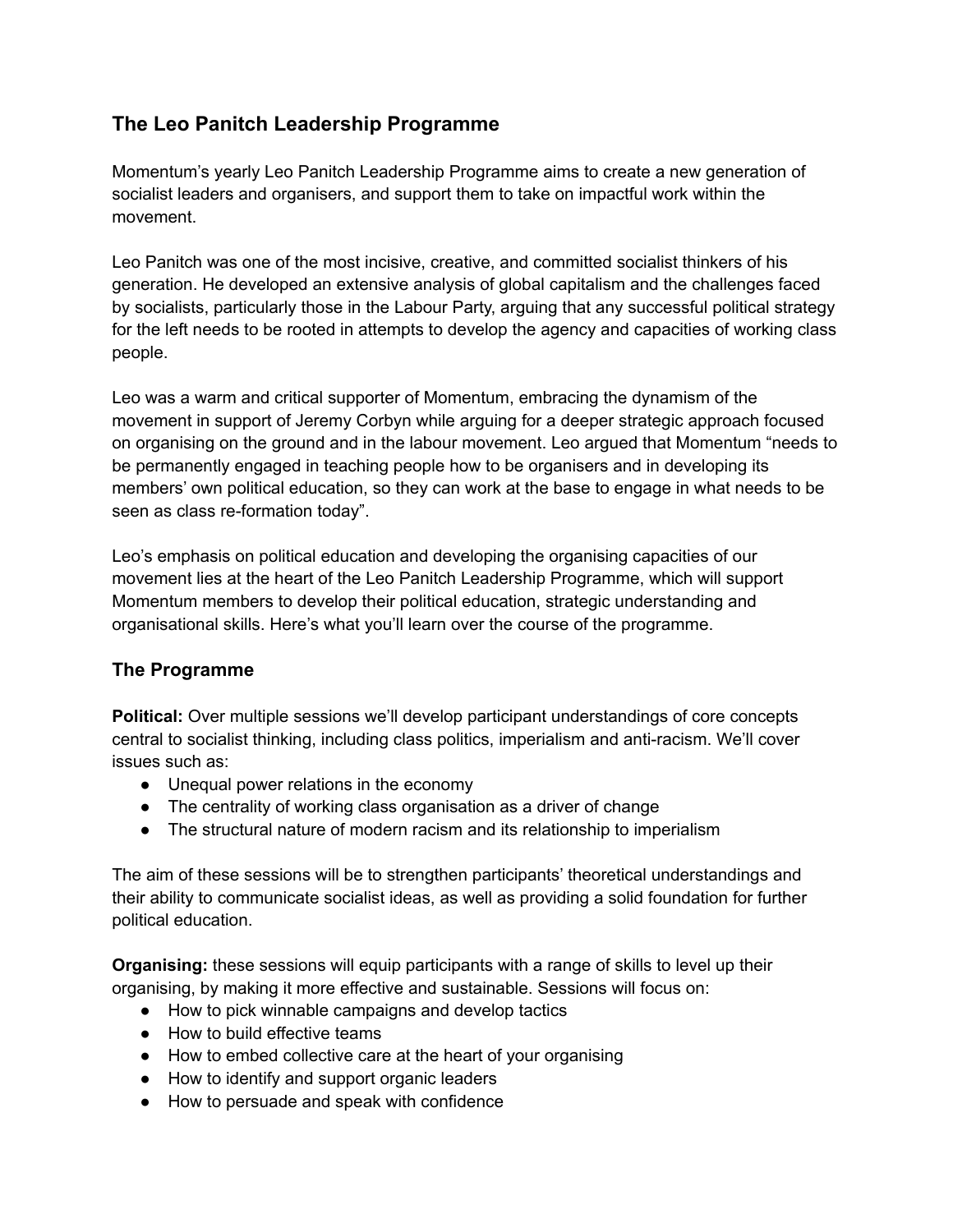The aim of these sessions is to help participants develop as organisers so they can go back to their communities and help build working-class power, organise winning campaigns and help grow Momentum locally.

**Strategic:** effective socialist organisers need to think strategically as well as possess the skills and confidence to achieve change. These sessions will enable participants to draw on their own experiences and understanding to think through key strategic dilemmas. We'll focus on:

- Power mapping the labour movement to identify points of leverage and influence
- Developing an understanding of socialist strategy more broadly, and the relationship between the Party, labour movement and state

The aim of these sessions is to develop the strategic capacity of participants, allowing them to better identify past failures and plan for future victories, thinking through where power lies, how we build alliances and how we win.

# **Learning by doing: hand on experience delivering exciting programmes of work**

The Leo Panitch Leadership Programme will be an interactive programme, in which participants collectively and individually 'learn by doing'. A key part of this will be ensuring that after the Programme participants are given opportunities to play leading roles in big political projects, including national campaigns and growing Momentum's local group structure. Expert organisers will continue to work with participants after the Programme ends to support them in their development.

# **Programme structure**

The programme will begin in August or September and take place over a period of two months.

It will consist of:

- One in-person weekend (two days: 10am-6pm) either on August 13th-14th in London or on September 3rd-4th in Leeds
- No more than 2 online sessions after the in person weekend (dates TBC)
- One in-person day of activity at The World Transformed Festival (TWT) in Liverpool on Saturday 24th September.

All participants of the programme need to be free for one in-person weekend and the day of activity at TWT so when you apply please preemptively book all of these times in your calendar.

# **Cohorts**

We will run the Programme in two cohorts of 20, broadly organised geographically - one in the North and one in the South. This will create more manageable groups for better dynamics and assist in developing relationships over closer geographical regions.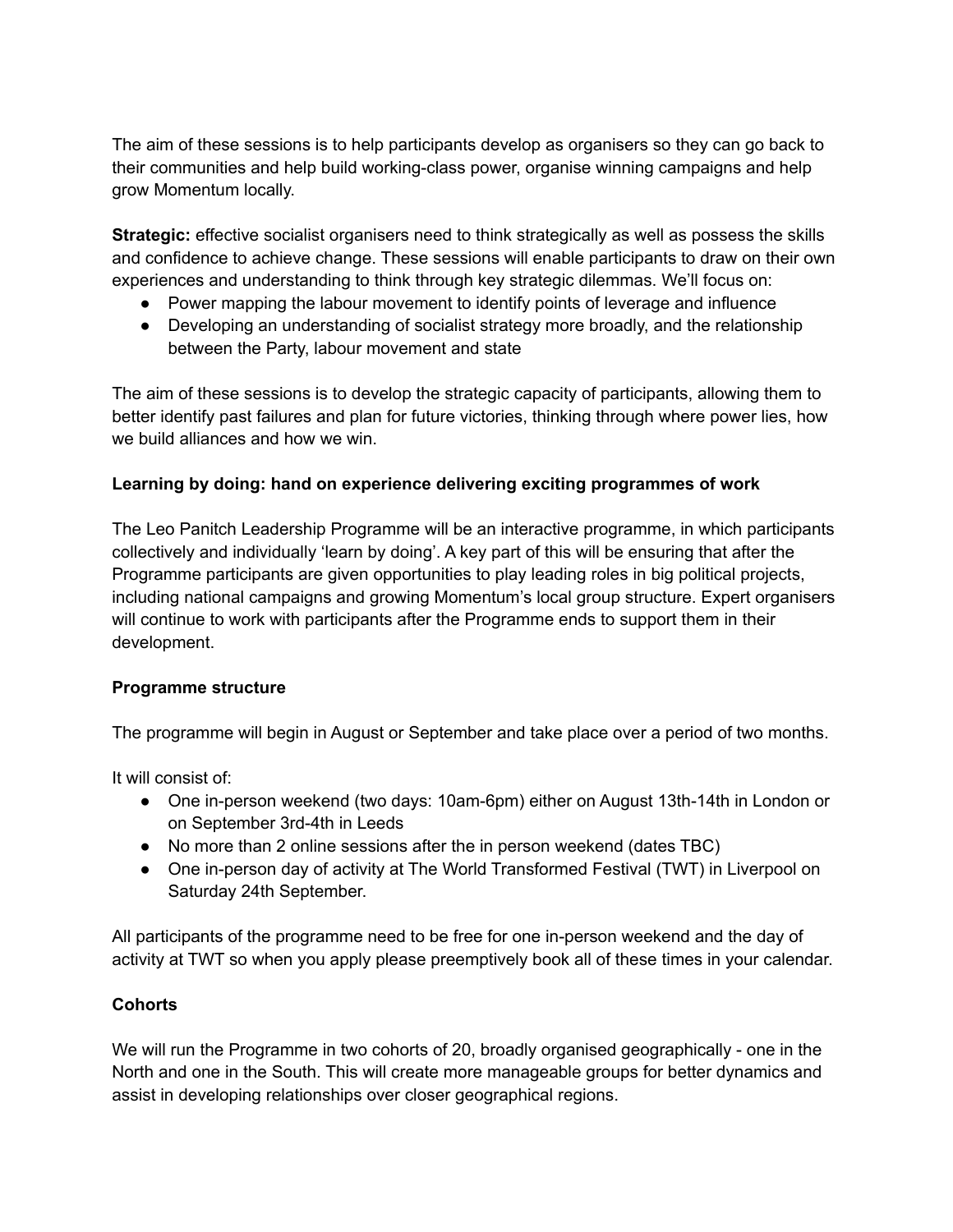# **FAQ**

### **Why is Momentum running the Leo Panitch Leadership Programme?**

Organisers are the lifeblood of any socialist organisation, and Momentum's future success depends on creating leaders capable of organising in their communities, workplaces and in the Labour Party, politically educating, running campaigns and building power.

The Leo Panitch Leadership Programme is designed to skill up a new layer of leaders by helping participants develop the confidence, skills and relationships they need to organise effectively and create change.

### **The Programme sounds great but I'm not sure if it's for me**

This Programme is for you if you're a committed activist and want to step up and take on more responsibility in the movement - whether in your local Momentum Group, CLP, workplace or community.

A key part of what Momentum does is to organise to increase the number of socialists holding elected office, and we welcome people with an interest in standing for election, but the Leo Panitch Leadership Programme is not focused on candidate development. If you're interested in becoming a candidate for local elections then check out our Future Councillors Programme here.

If you have any questions then please get in touch with Fergal at fergal.odwyer@peoplesmomentum.com or attend our drop in session at 6pm on Wednesday 25th May.

#### **Do I have to be a Momentum member to attend?**

You do not need to be a member of Momentum or the Labour Party to attend the programme. Whilst we welcome activists with a background of organising within the Labour Party or labour movement, we also welcome applicants who come from different parts of the left.

We do ask that participants sign up to become a Momentum Movement Builder to participate in the Programme. This is to ensure that participants remain invested in the organisation beyond the Programme, and committed to using the skills, knowledge and networks built to further Momentum's strategic aims. It only costs £3 a month and you can do this when you apply for the Programme or after your application has been accepted. If you are unable to afford £3 a month then please get in touch and we can ensure you are still able to participate.

# **How much activist experience is necessary to apply?**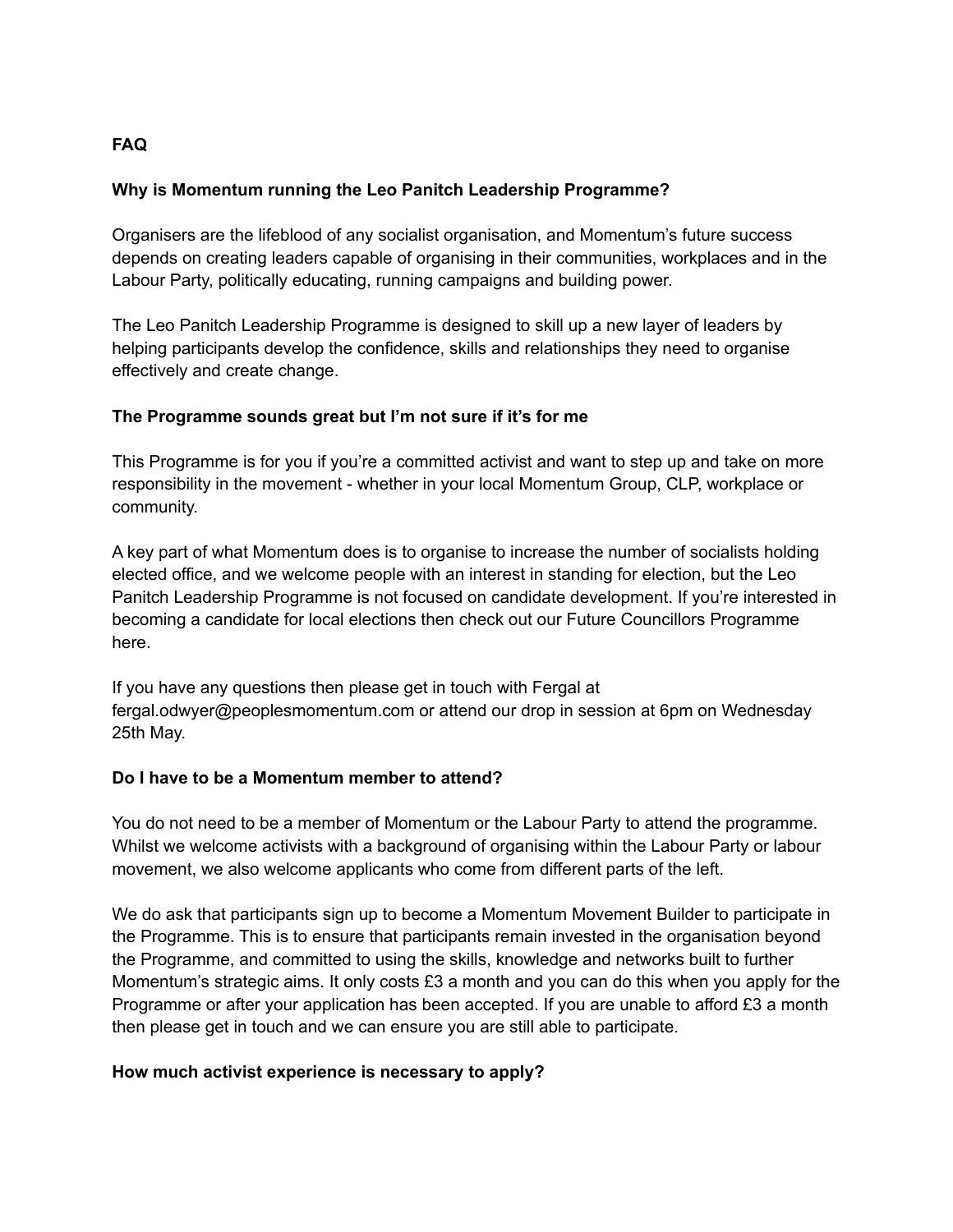You don't have to be a highly experienced activist to apply. In fact, we welcome applications from less experienced activists with the right attitude and a commitment to socialist organising.

In your application we'd be interested to hear about any past organising experience, paid or unpaid, which could include working in your local Momentum group or CLP, with trade or tenants' unions or other types of organising and activism, such as environmental activism or through anti-racist groups.

# **What are the time requirements for the Programme and when would I need to be available?**

The Programme will begin with one in-person weekend, which will be held on 13th-14th August in London and on 3rd-4th September in Leeds, so all applicants need to be available to attend the weekend that suits them most.

There will also be one in person day of activity at The World Transformed (TWT) festival in Liverpool on Saturday 24th September which all participants are expected to attend.

There will also be a maximum of two online sessions between the in-person weekend and TWT (dates unconfirmed). We will let successful participants know the dates and times as soon as they are accepted onto the Programme.

### **If I apply, when will I find out if I have been successful?**

We will let all applicants know if they have been successful by June 9th.

#### **What do I need to take part?**

As some of the Programme will be online you will need internet and a laptop/tablet or phone to connect to Zoom. If you don't have access to these then let us know in the section of the form which asks about accessibility and we will do our best to accommodate you.

#### **What age do I have to be?**

Unfortunately we cannot accept applicants under the age of 18 for the programme.

#### **What is the cost of taking part?**

The Programme doesn't require a fee, but participants are required to become Momentum Movement Builders to attend.

#### **What costs can Momentum cover?**